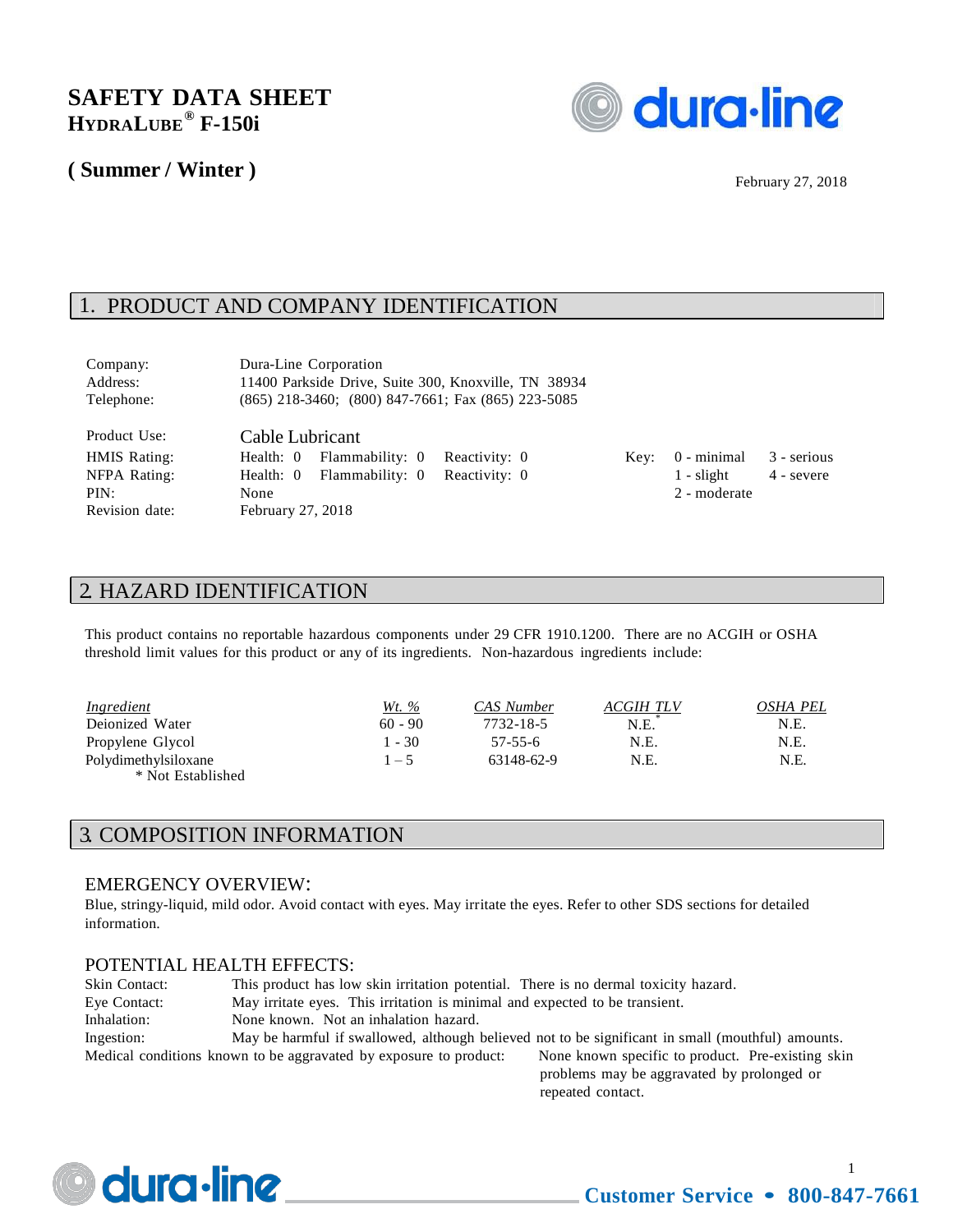#### 4. FIRST-AID MEASURES

| <b>Skin Contact:</b> | Wash with soap and water. Get medical attention if irritation persists.                                                                   |
|----------------------|-------------------------------------------------------------------------------------------------------------------------------------------|
| Eyes:                | In case of contact, immediately flush with plenty of water for at least 5 minutes and get medical                                         |
|                      | attention if irritation persists.                                                                                                         |
| Inhalation:          | No first aid expected to be required. Not an inhalation hazard.                                                                           |
| Ingestion:           | Do not induce vomiting. Slowly dilute with 1 or 2 glasses of water or milk and seek medical                                               |
|                      | attention. Never give anything by mouth to an unconscious person.                                                                         |
|                      | NOTE. In all sovere eases, contact physician immediately. Local telephone energtors can furnish number of regional poison control center. |

NOTE: In all severe cases, contact physician immediately. Local telephone operators can furnish number of regional poison control center.

#### 5. FIRE FIGHTING MEASURES

| Conditions of Flammability:       | None.                                                                                                                                                  |
|-----------------------------------|--------------------------------------------------------------------------------------------------------------------------------------------------------|
| Flash Point:                      | None.                                                                                                                                                  |
| Flammable Limits in Air:          | Product is not flammable.                                                                                                                              |
| Extinguishing Media:              | Carbon dioxide, foam water spray, dry chemical.                                                                                                        |
| Special Fire Fighting Procedures: | Keep containers cool with water spray.                                                                                                                 |
| Hazardous Combustion Products:    | Smoke, soot, oxides of carbon if engulfed in a fire.                                                                                                   |
| Unusual Fire Hazards:             | Plastic packaging, if used, will burn if engulfed in a fire. Self-containing air masks should be<br>used to enter a smoky area in the event of a fire. |

### 6. ACCIDENTAL RELEASE MEASURES

Material is extremely slippery. Spills should be cleaned immediately using suitable absorbent (clay, sand, dirt, etc.) or water wash-down. Oxidizing agents such as household bleach can be used to help eliminate the slippery character.

### 7. HANDLING AND STORAGE

Avoid eye contact. Avoid prolonged skin contact.

## 8. EXPOSURE CONTROLS / PERSONAL PROTECTION

Controls: None. Product requires no special ventilation. Personal Protection: Wear safety glasses to protect eyes. For repeated or prolonged skin contact, the use of impermeable gloves is recommended to prevent drying and possible irritation.

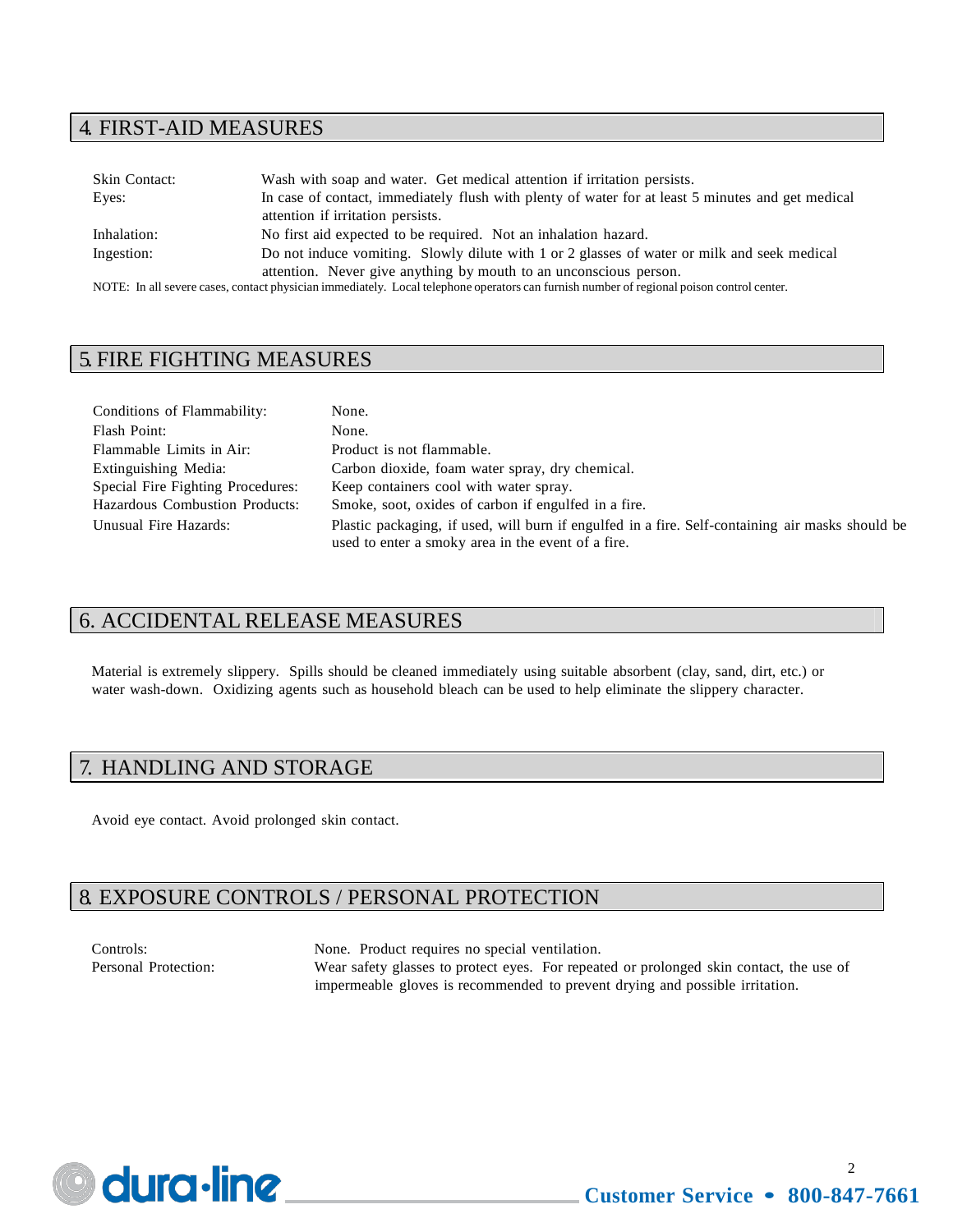#### 9. PHYSICAL AND CHEMICAL PROPERTIES

VOC Content: Not determined

Initial Boiling Point (bulk): 212 °F (100 °C) Vapor Pressure: Approx. 18 mmHg (water) Percent Volatile:  $> 90\%$  (vol.) Vapor Density (air = 1):  $> 1$ Density/ Sp. Gravity: 8.4 lbs/gal (1.01 sp.g.) Evaporation Rate (nBu Ac = 1): Much less than 1 Water Solubility: Completely soluble Appearance: Blue, pourable stringy- liquid pH:  $7 - 8$  Odor: Neutral odor

### 10. STABILITY AND REACTIVITY

| Stability:                               | Stable.                                                     |
|------------------------------------------|-------------------------------------------------------------|
| Incompatibility (Materials to Avoid):    | Avoid exposure to materials that react with water.          |
| Hazardous Polymerization:                | Will not occur.                                             |
| <b>Hazardous Decomposition Products:</b> | Soot, oxides of carbon if heated to combustion temperature. |
| Conditions to Avoid:                     | None known.                                                 |

#### 11. TOXICOLOGICAL INFORMATION

Carcinogenicity: Contains no known or suspected carcinogens listed with OSHA, IARC, NTP, or ACGIH. Threshold Limit Value: Unknown. WHMIS Information: According to available information, the ingredients have not been found to show reproductive toxicity, teratogenicity, mutagenicity, skin sensitization, or synergistic toxic effects with other materials.

#### 12. ECOLOGICAL INFORMATION

Eco toxicological Information: No data at this time. Chemical Fate Information: No data at this time.

### 13. DISPOSAL CONSIDERATIONS

Disposal should be made in accordance with federal, state, and local regulations. Bury in approved landfill, or incinerate in approved incinerator according to federal, state, and local regulations.

RCRA: Not a hazardous waste. U.S. EPA Waste Number: None.